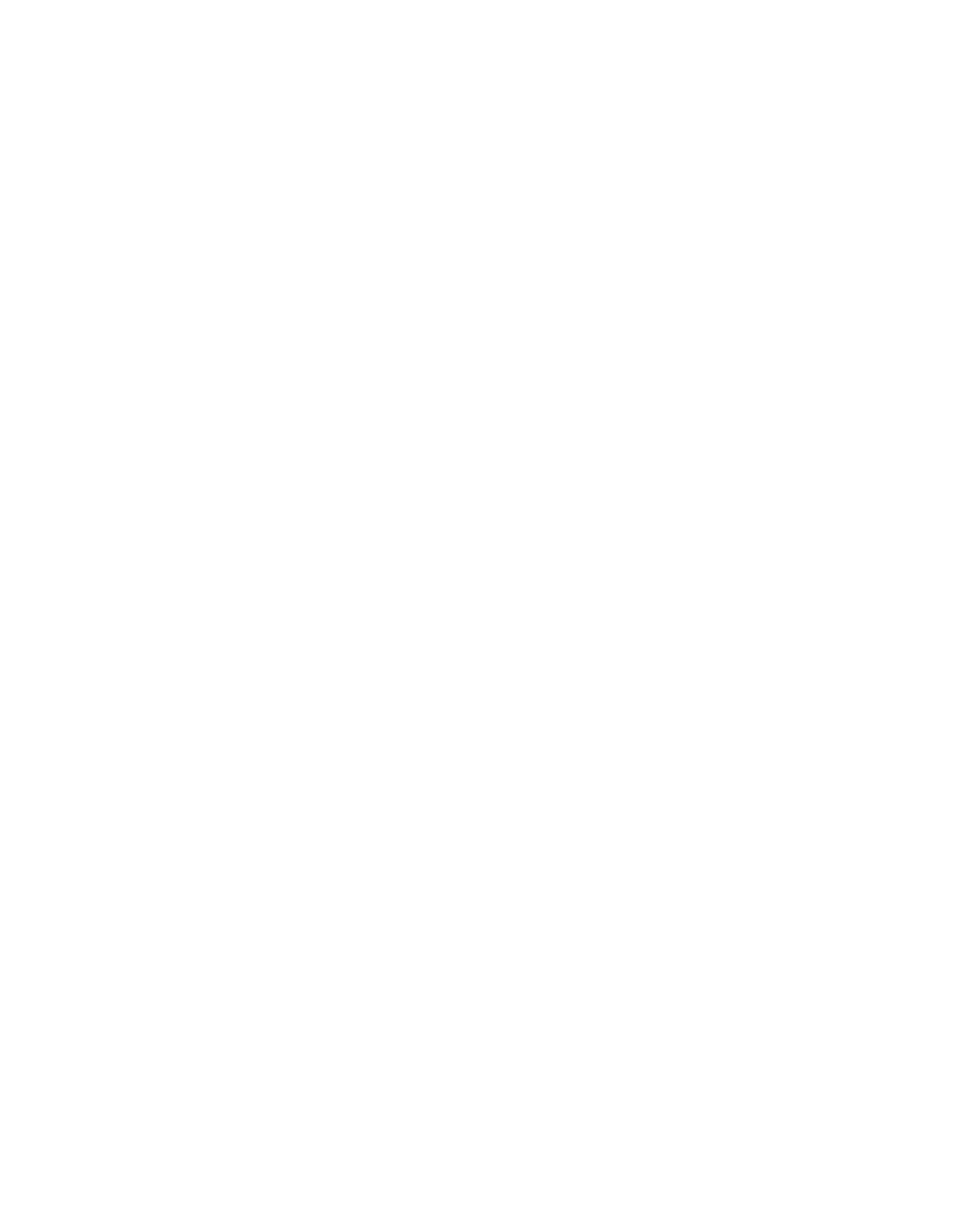## A Review of *The Irish Buddhist: The Forgotten Monk Who Faced Down the British Empire*

Victor Forte<sup>1</sup>

*The Irish Buddhist: The Forgotten Monk Who Faced Down the British Empire*. By Alicia Turner, Laurence Cox, and Brian Bocking. New York: Oxford University Press, 2020, 336 pages, ISBN 978-0-19-007308-4 (hardback), \$39.95.

The publication of *The Irish Buddhist* in 2020 resulted from a rather unique obsession shared by three scholars in disparate fields about a little-known early-twentieth-century Buddhist monk named Dhammaloka. Alicia Turner is on the faculty at York University, Toronto, specializing in religion and colonialism in Southeast Asia; Laurence Cox is a sociologist on the faculty at the National University of Ireland in Maynooth, primarily interested in European Buddhism; and Brian Bocking, who has served on the faculty at the University of London and University College Cork, Ireland, originally trained in the study of East Asian religions. Together they embarked on a collaborative journey requiring ten years of archival research, partnering with a number of colleagues around the world in their quest to collect all the available sources associated with their subject. What they have now provided for the field of modern Buddhist history is not only the recognition of a long-ignored figure of the earliest experi-

<sup>&</sup>lt;sup>1</sup> Department of Religious Studies, Albright College. Email: vforte@albright.edu.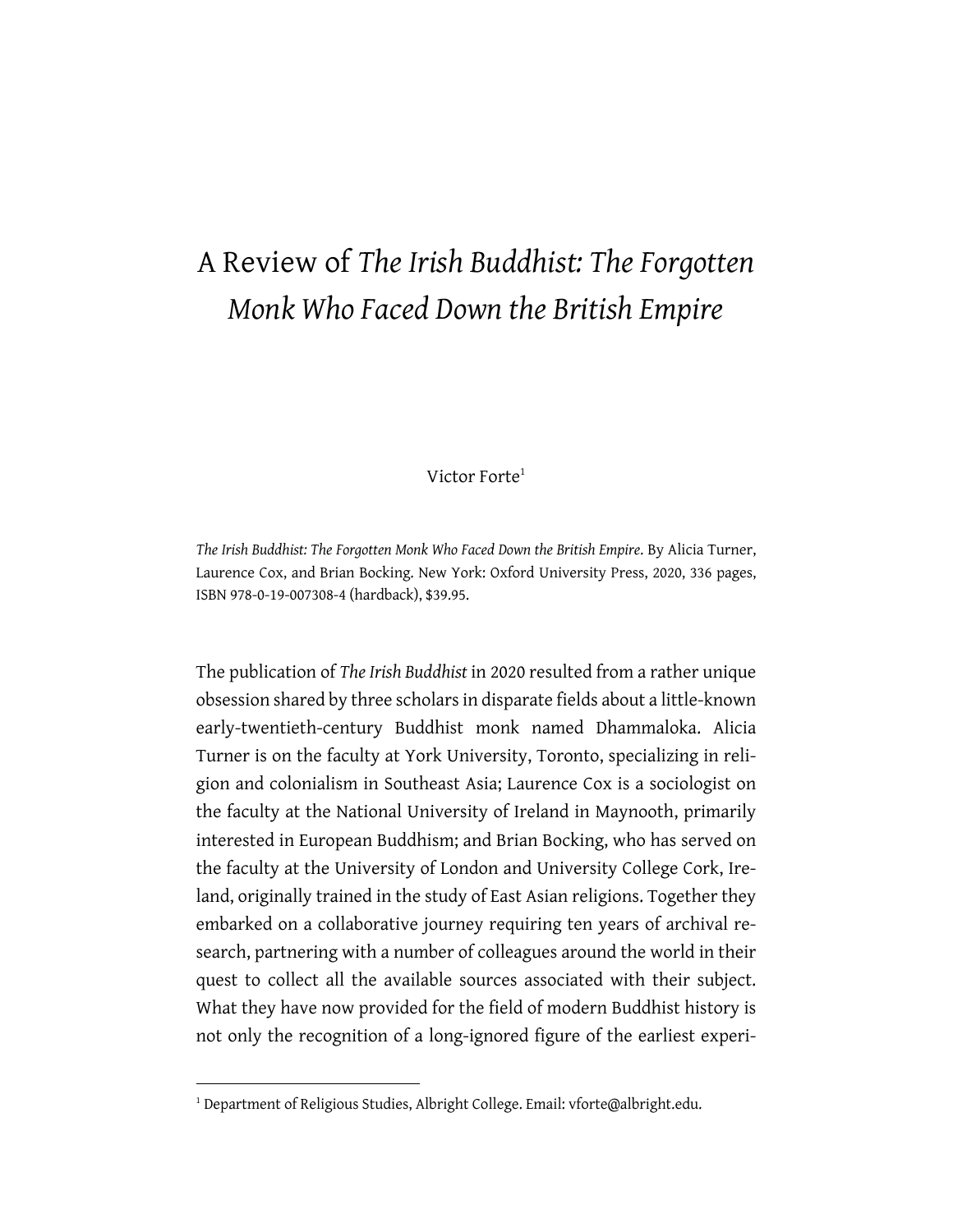ments in Western Buddhism, but one who functioned as a Buddhist renunciate in a manner unlike any other of his time. The *Irish Buddhist* is the biography of an early-twentieth-century European Buddhist monk, as well as a critical examination of European colonialism and the contending forces that would shape a post-colonial Asia. While the result of this collaboration has provided a significant contribution to current scholarship in both modern Buddhist and postcolonial studies, at times the authors, who together have dedicated a significant amount of time resurrecting the life of Dhammaloka, may have allowed their devotion to the man overstate his stature and influence.

The introductory chapter of *The Irish Buddhist* begins near the end of Dhammaloka's biography, in 1911, when he was brought before the Burmese court and charged for a second time with seditious libel. His outspoken polemical attacks, over a period of about ten years, seem to have been directed primarily against Christian missionaries, whom he found to most embody the pernicious designs of colonial England. He may have been in his thirties at the time, or maybe in his fifties, no one can be certain. His given name may have been one of several that had been associated with his identity, and within two years of this trial his biography reaches a dead end, even as the authors of *The Irish Buddhist* exhausted their search to somehow fill in the gaps of his story. But this text is not as much a narrative of Dhammaloka's life as it is a critical study of what he represents to its authors—a man of the West who long ago recognized the evils of European colonialism.

The authors begin their investigation of Dhammaloka by evaluating the available biographical sources that trace the long and complex period before his full ordination. Almost all these documents, however, originate from the time *after* his ordination and are primarily limited to his own, often contradictory claims. Most problematic are the various aliases he most likely used throughout his life, so that tracking his movements by referencing a legitimate family name became an almost impossible task. The authors settled on the name "Laurence Carroll" because this parti-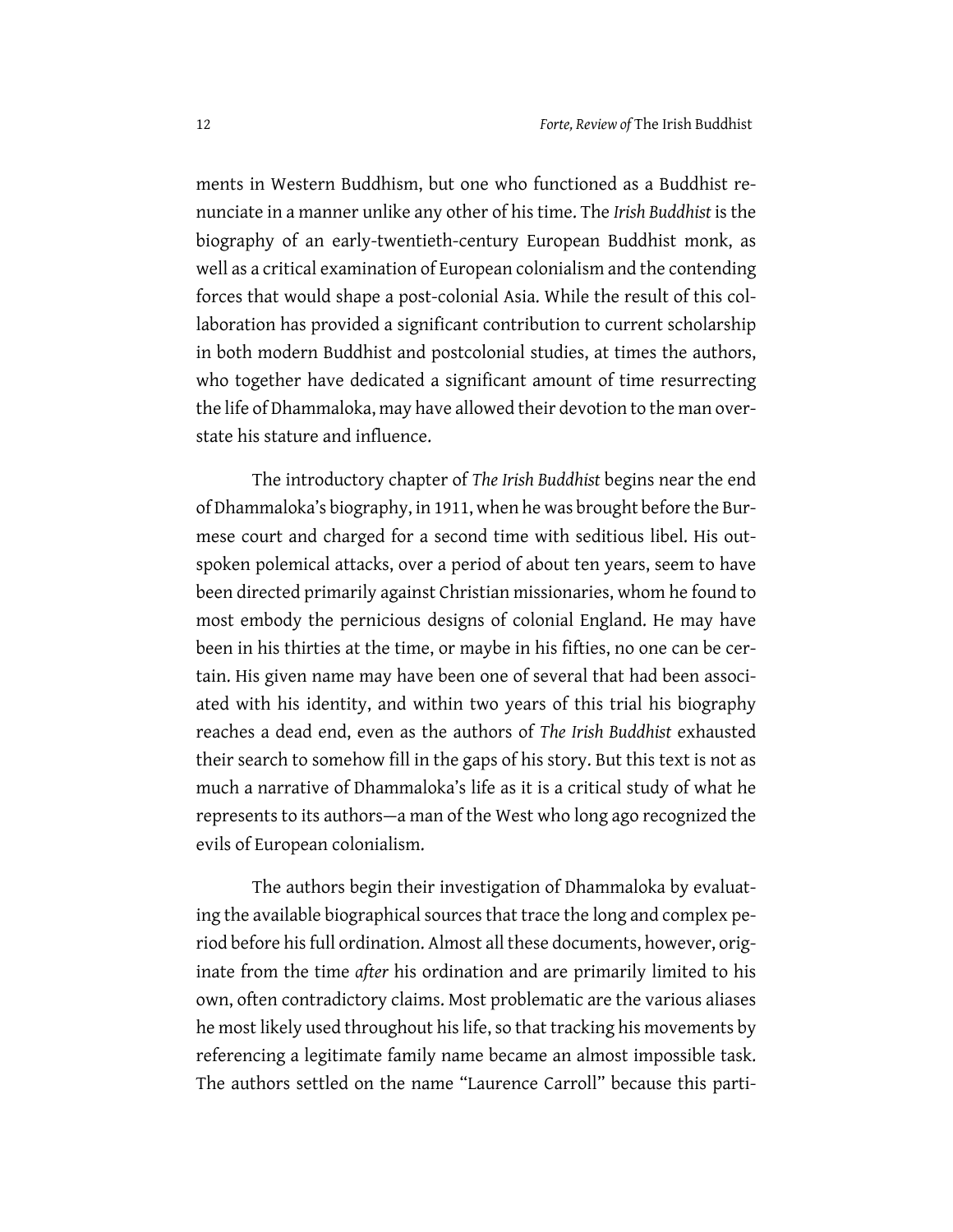cular moniker was cited in a 1913 *American Theosophist* article about Dhammaloka and was the only name out of the six aliases associated with him that could be found in pre-1900 records. One of the few documents from this period was a birth certificate placing a Laurence Carroll in Dublin, born in the year 1856.

In chapter one, "Dhammaloka before Dhammaloka," the authors attempt to piece together a pre-1900 account of Carroll's life, based on a collection of scattered, often unreliable documents from this period. They construct a rather rare biographical arc of a late-nineteenth-century Irish working-class man who acquires an enlarged cosmopolitan worldview through a series of hobo adventures first in Liverpool, then the United States, and finally in Australia and Asia. According to the authors, Carroll would have witnessed Catholic-Protestant conflicts in Liverpool, would have participated in labor organizing and studied radical publications as an itinerant worker in the US, would have worked closely with Chinese laborers while hauling fruit in California, witnessing their Buddhist and Daoist temple communities, and would have competed for work with Native Americans and post-Civil War Black laborers. As a working-class migrant worker in Burma, excluded from the society of colonial elites, Carroll, according to the authors, would have experienced closer personal relationships with native workers, and after years of participation in US labor movements possibly engendered a deep affinity for their oppression. Reflecting on this period before Carroll's ordination, the authors conclude that, "Everything we know of Dhammaloka's later time as a monk suggests a broad vision of shared humanity, coupled with an (Irish-flavored) hostility to imperial structures of racial power and cultural oppression," as well as "a complete disenchantment with ethno-religious identification" (47). Yet, given the negligible availability of sources for Carroll's preordination life and intellectual development, it is difficult, if not impossible, to assert an explicit correspondence between these two periods of his life.

Chapter two, "The Irish Buddhist Wins Buddhist Hearts," traces the events of only three years in the life of Dhammaloka, 1900 to 1902, but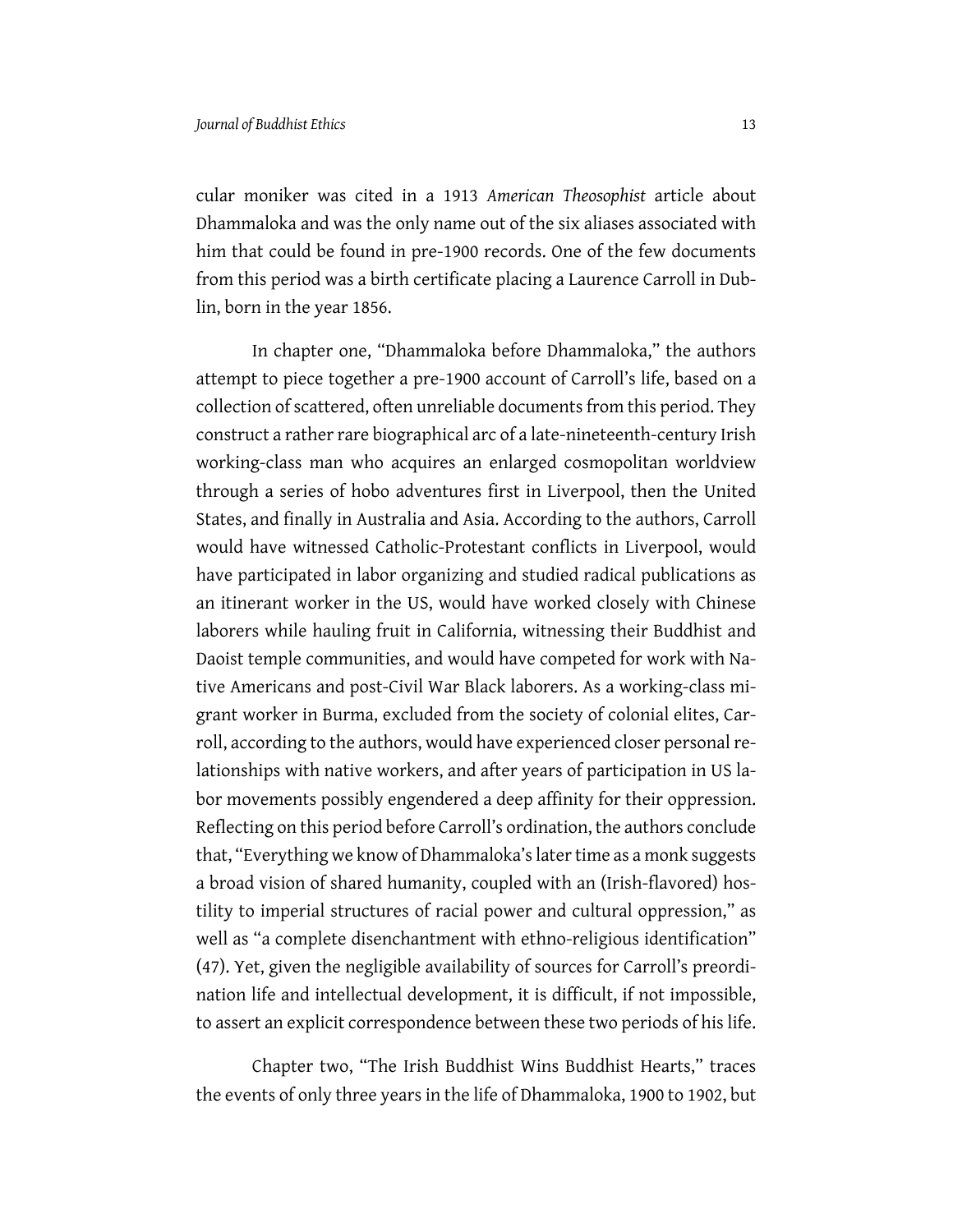the available sources from this period are plentiful and largely reliable, allowing for significant biographical detail in comparison to the years prior. While it is not clear exactly when Carroll originally entered Rangoon's Tavoy monastery as a novice, he received full ordination on July 8, 1900, as reported in the local press, with over 100 monks in attendance, and even more lay witnesses. Soon after, he seems to have become something of a celebrity monk, due partly to the novelty of a European adopting a revered Burmese way of life, but also because of his subsequent preaching tours, where rather than providing Dhamma talks he openly attacked the foreign influence of Christian missionaries and asserted the superiority of Buddhism, a religion he claimed to be supported by modern science. These speeches, according to reported accounts, often attracted thousands of attendees, and Dhammaloka, "venerated to the point of adulation" (70), quickly became the white face of a Burmese Buddhist revival movement.

One particular cause attributed to the Irish Buddhist, Dhammaloka, concerned the common practice of foreigners (primarily British colonizers) treading on the grounds of Buddhist pagodas without removing their shoes. In March 1901, Dhammaloka openly admonished an Indian police officer wearing shoes at the Shwedagon Pagoda in Rangoon. This event caused enough of a disturbance to be covered in the local Burmese and English-language newspapers, leading to meetings between British officials and Pagoda trustees. Although not resulting in a major nationalist movement at the time, the authors end the third chapter, "Trampling on Our Religion," by informing their readers that a Burmese nationalist movement did ultimately arise between 1916 and 1919, gaining momentum around this very issue of the colonizers wearing shoes on sacred grounds. While occurring some years after the biography of Dhammaloka comes to a close, they conclude, "Dhammaloka's contributions have not been remembered in Burmese nationalist histories, but he set the stage of what was to become a central political conflict" (83). However, to assume that his actions at the Shwedagon Pagoda in 1901 "set the stage" for the Burmese Nationalist movement fifteen years later is difficult to support,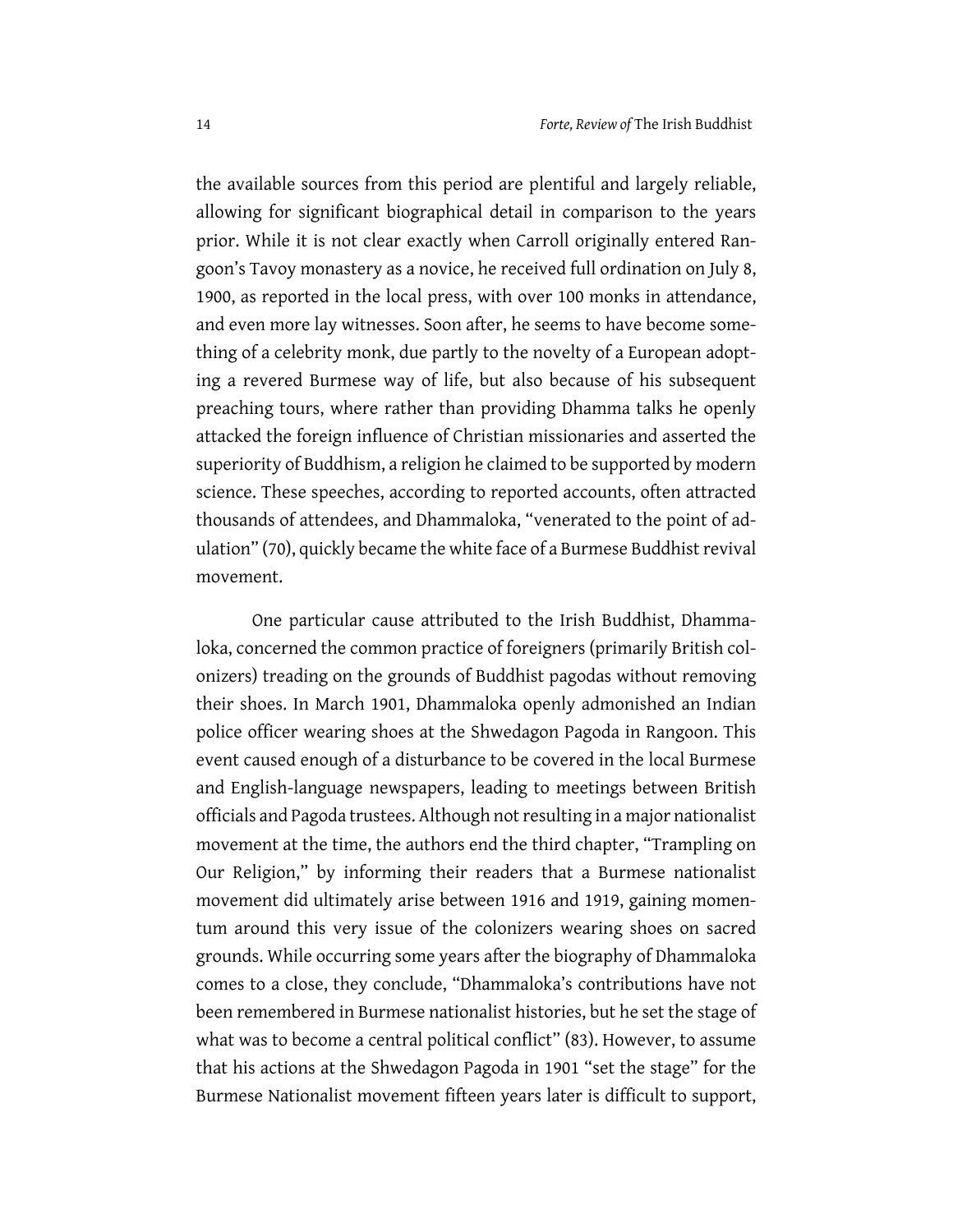given that there is no available evidence to show that the movement itself ever regarded Dhammaloka as a model of inspiration.

The following chapter, "Tokyo—An Irish Burmese Monk in Imperial Japan," traces Dhammaloka's activities over a six-month period after deciding, rather abruptly and unexpectedly, to travel to Japan. Rumor had it that the uncolonized nation was planning an Asian parliament of religions on the tenth anniversary of the parliament that took place at the Chicago World's Fair in 1893. Dhammaloka's decision may have come from a personal interest in developing a more global, pan-Buddhist reputation, beyond the limitations of his monastic role in Burma. While the parliament never materialized and may have never really had a chance of coming together, one could conclude that this seemingly impulsive decision soon after led Dhammaloka towards a vision of purpose resulting in the most significant activities of his career.

After unknowingly arriving in Japan for what turned out to be a nonevent, Dhammaloka was invited to other less prestigious venues, which nevertheless seems to have had a profound influence on his subsequent interests. In each gathering he seems to have played a rather forgettable role, included primarily as a token "international" attendee. He was asked to speak at an International Young Men's Buddhist Association (IYMBA) and an East Asian Buddhist Association event, but newspapers did not provide any record of what he said. A student conference held at Takanawa University was one venue that did include speakers from outside of Japan, but Dhammaloka was not added to the agenda; possibly, the authors surmise, his anti-Christian rhetoric led the organizers to fear that he was somewhat of a "loose cannon" (93). He, however, must have understood his role to have been more significant than his hosts did, upon his departure falsely claiming himself to be the founder and president of the IYMBA!

Regardless of the significance of his contributions in Japan, chapter five, "Multiplying Buddhist Missions," chronicling the years of 1903–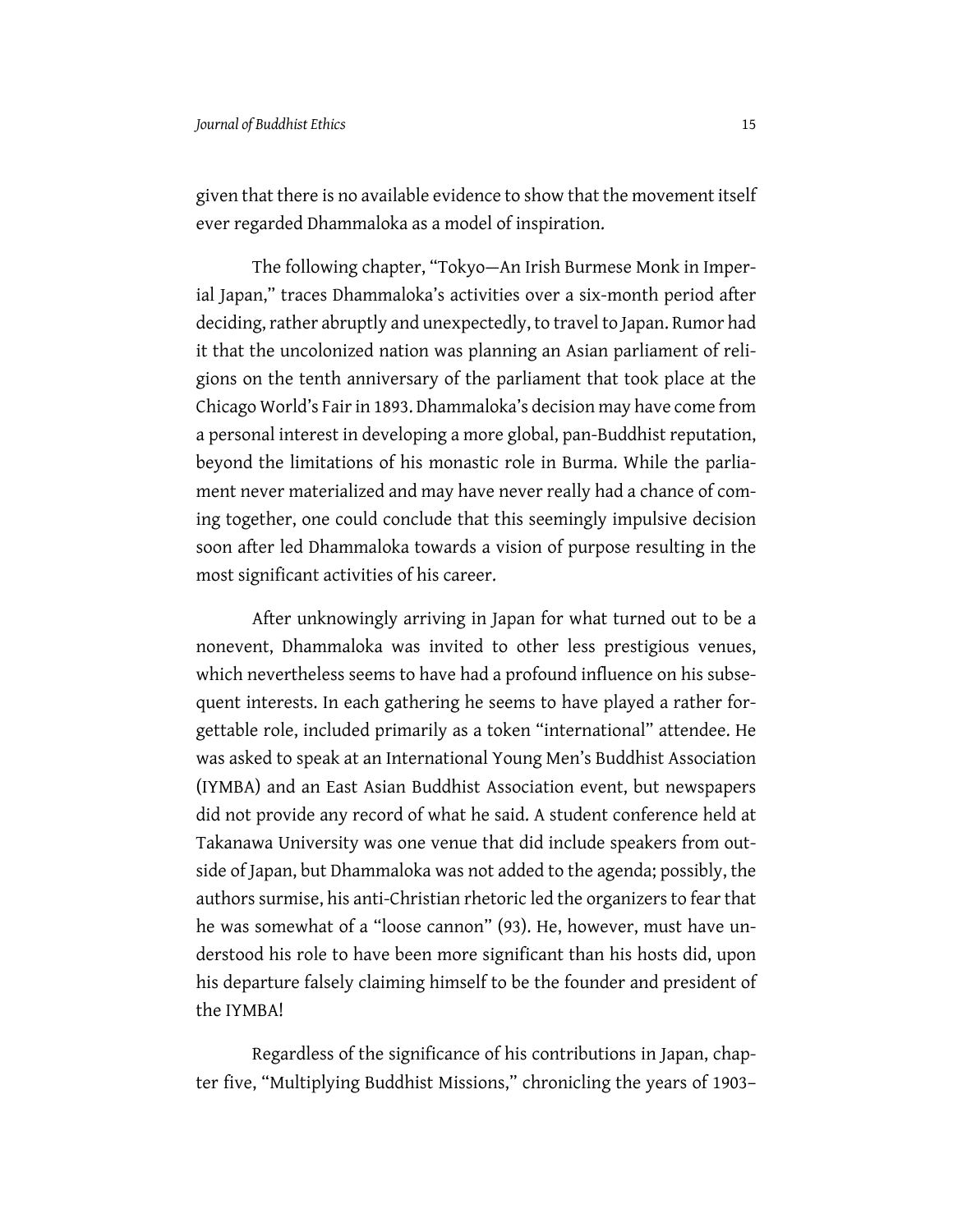1905, portrays Dhammaloka taking his participation in a pan-Buddhist brotherhood to heart, traveling throughout Southeast Asia and establishing new schools, Buddhist missions, and other communal institutions in Bangkok, Singapore, Chittagong, and Penang. He also began to ordain other European monks in hopes of furthering his missionary influence throughout the region. Given the extent of these travels immediately following the months he spent in Japan, the authors conclude, "Dhammaloka's globalizing efforts rapidly surpassed the IYMBA organizers he left behind in Tokyo" (98). This may be true, but at the time, any expansion of a Buddhist collective would have surpassed the newly founded IYMBA's limited interest in such activities.

However, this newfound interest seems to have inspired the most fruitful period of Dhammaloka's relatively brief career. Not only was he successful in garnering the political support necessary for his endeavors, but he was also able to target broader ethnic populations, from disadvantaged socioeconomic strata, to reap the benefits. These activities moved beyond his rhetorical support for native populations, providing tangible assistance to improve opportunities in their lives. In reflecting on this period of Dhammaloka's life the authors conclude that his working-class cosmopolitanism was instilled throughout his early contact with ethnic and religious conflict, leading to a shared pan-Asian vision of mutual cooperation, a vision that eventually succumbed to more pervasive geo-political forces.

Uncovering Dhammaloka's activities offers us a remarkable window into these cosmopolitan connections—among Tavoyan monks, Shan saophas, central Burman gem merchants, poor Chinese, Muslim, or Eurasian schoolboys, and many others. Most of these connections were invisible from the official, colonial, and nationalist perspectives of the time that would ultimately inform the dominant histories. (130)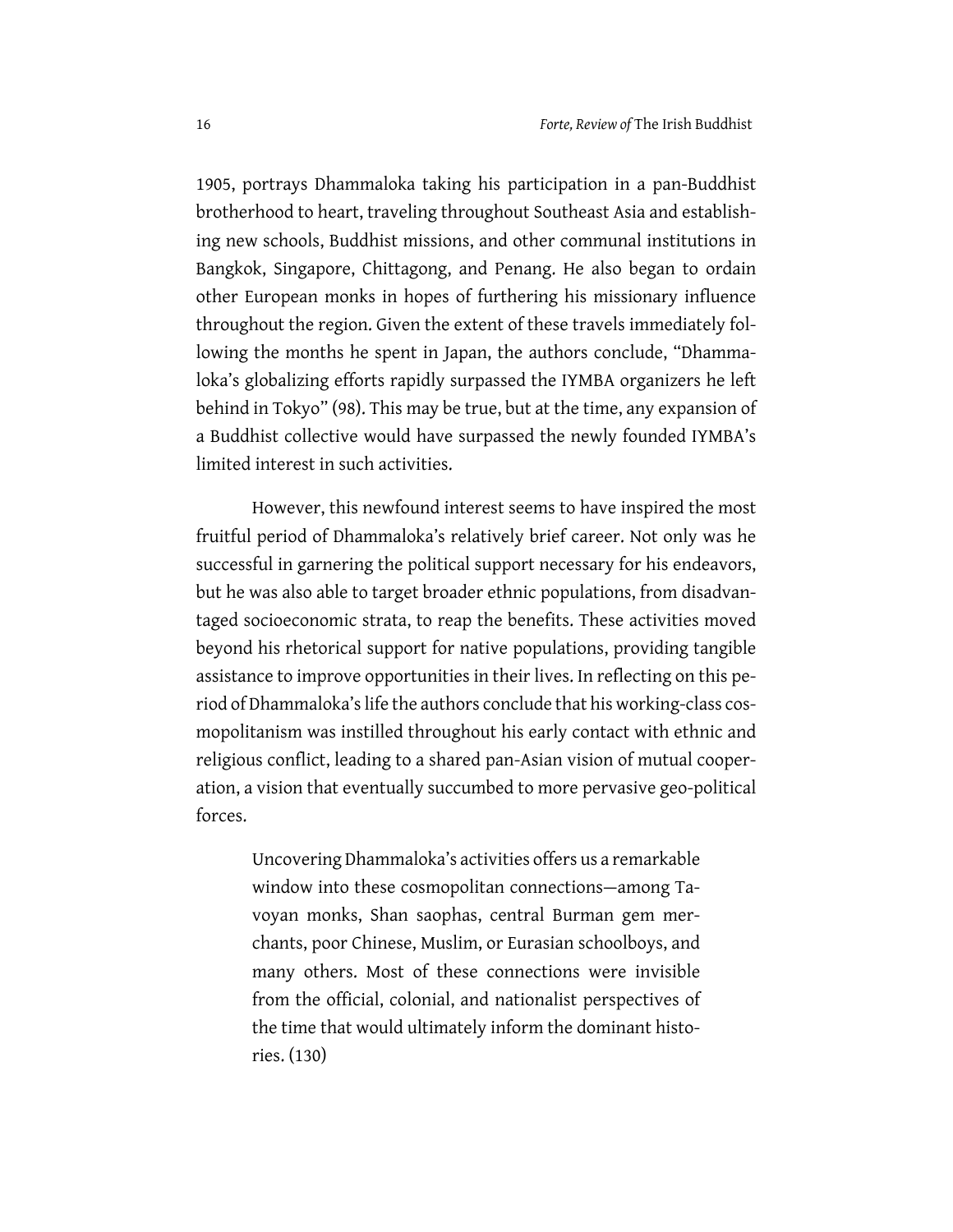In chapter six, "Interlude," the authors pause in their chronicling of Dhammaloka's biography in order to reflect on his place among the earliest of the European converts to the Buddhist *saṅgha*. Their main purpose seems to be concerned with correcting modern histories by bringing forward their own example of Dhammaloka—the forgotten Irish Buddhist. A common assertion in these histories is to identify Allan Bennett as the first Western Buddhist monk; he joined the Burmese *saṅgha* as Ananda Metteyya at the turn of the twentieth century. But the authors argue that they discovered reports of "*dozens*" of Westerners, including Dhammaloka, who were ordained around the same time or even before Bennett (131).

However, the authors focus the majority of this chapter on comparing the legacy of Dhammaloka with that of Ananda Metteyya, and with what primarily distinguishes these two men—their class identity. Dhammaloka was of the plebian underclass and devoted his life as monk to the defense and betterment of its members. Ananda Metteyya had a much more privileged background, college-educated in the sciences and a member of the occult Order of the Golden Dawn in London. Both were ordained in Burma, but while Dhammaloka gave public speeches attacking the colonial powers, and sponsored schools for the Asian poor, Metteyya's "missionary message was couched in scholarly terms and directed primarily to his peers in Europe" (140). Apparently the two men had little if any direct contact, but nevertheless despised each other. Evident in the records provided by the authors, Dhammaloka's hatred seems to have run much deeper, attacking Metteyya in the press, claiming he was not a legitimate *bhikkhu* and was far removed from the lives of the Burmese, while the latter primarily responded in self-defense. Here, the authors tend to join in Dhammaloka's personal competition with Metteyya, particularly in terms of their legacies, and in the authors' quest to determine if Dhammaloka was the first ordained Western Buddhist. Ananda Metteyya has certainly monopolized the attention of scholars of early modern Buddhism, but now that the authors have successfully brought Dhammaloka into the conversation and although the differences between the two men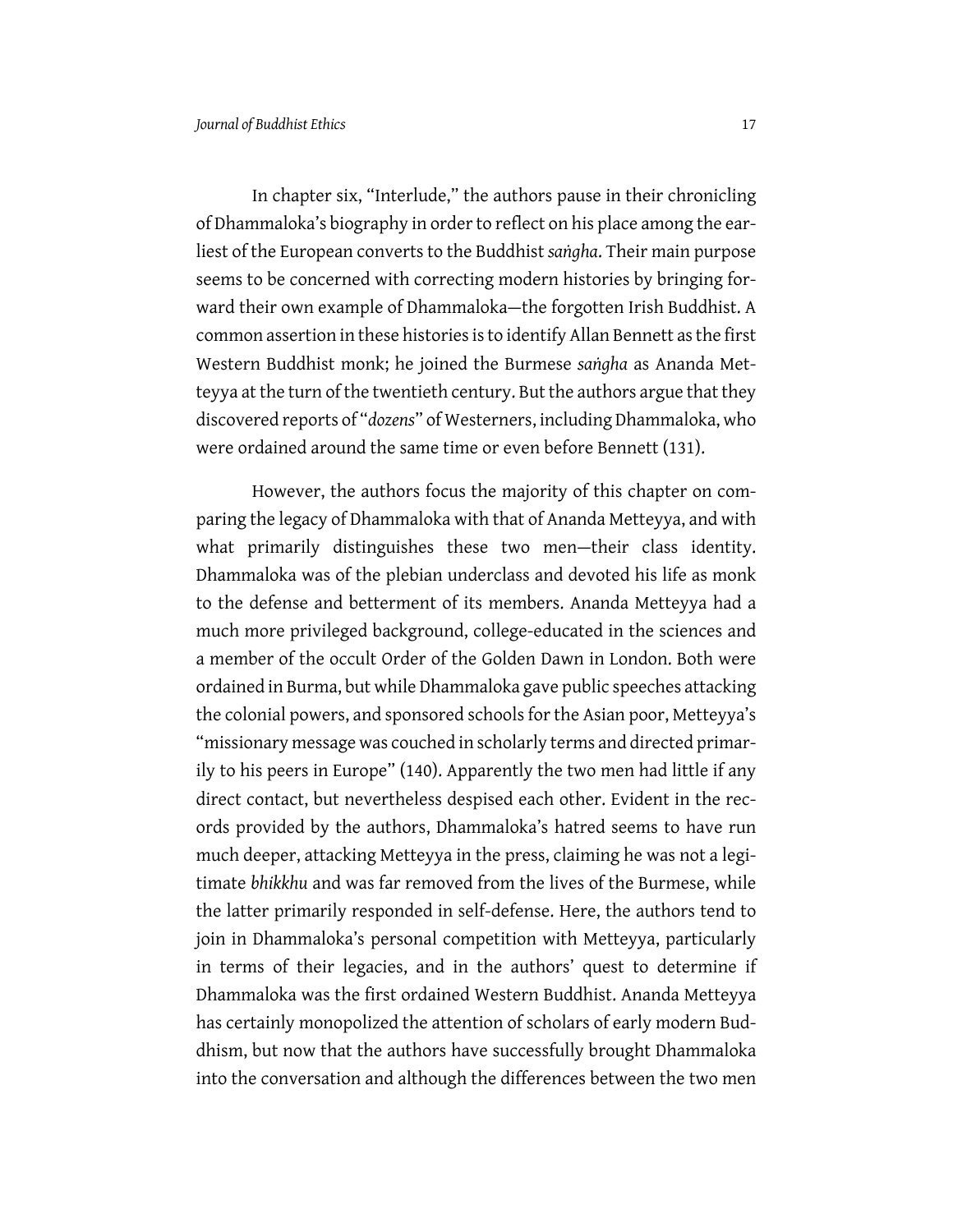are certainly worth exploring, arguing over who was most significant, more authentic, or who was first, seems of little importance.

The following chapter, "The Vagabond Traveler's Account," reads as another interlude within the entirety of the text, providing a glimpse of Dhammaloka in 1905 that is unique among the authors' sources. Here we have an opportunity to imagine the actual voice of Dhammaloka as he spoke in personal conversation. This material originates from a 1910 travel book, *A Vagabond Journey Around the World: A Narrative of Personal Experience*, written by the American Harry Alverson Franck. Franck happened to meet with the Irish monk on a train in Calcutta and traveled for some time with him, the monk revealing details (some certainly embellished) of his life, while preaching the merits of Buddhism. Franck chronicled many of his conversations with Dhammaloka, and we are treated to some real gems in the latter's vernacular endorsements of the Buddha's Way:

I was a vile curser when I was hoboing in the States and 'twas hard to quit it. But every time I started to say a cussword I thought of the revered Gautama and said "blessed" instead, and I'm master of my own tongue, now. (163)

Chapter eight, "A Print Revolution," picks up the Dhammaloka chronology in May 1907, leaving a one-and-a-half-year gap in source material after October 1905. In September 1907 he launched a new publishing enterprise, the Buddhist Tract Society (BTS), establishing new branches of the Society at several his stops on speaking tours. Although Dhammaloka founded the Society in order to expand his polemical reach, the contents of these materials were primarily from other authors, either reprintings or translations of already published works, or new tracts on rationalism and freethinking. The reach of the society went well beyond Burma, including connections with other freethinking organizations and publications in Canada, the United States, England, and New Zealand. The authors end the chapter attempting to trace the possible influences of freethink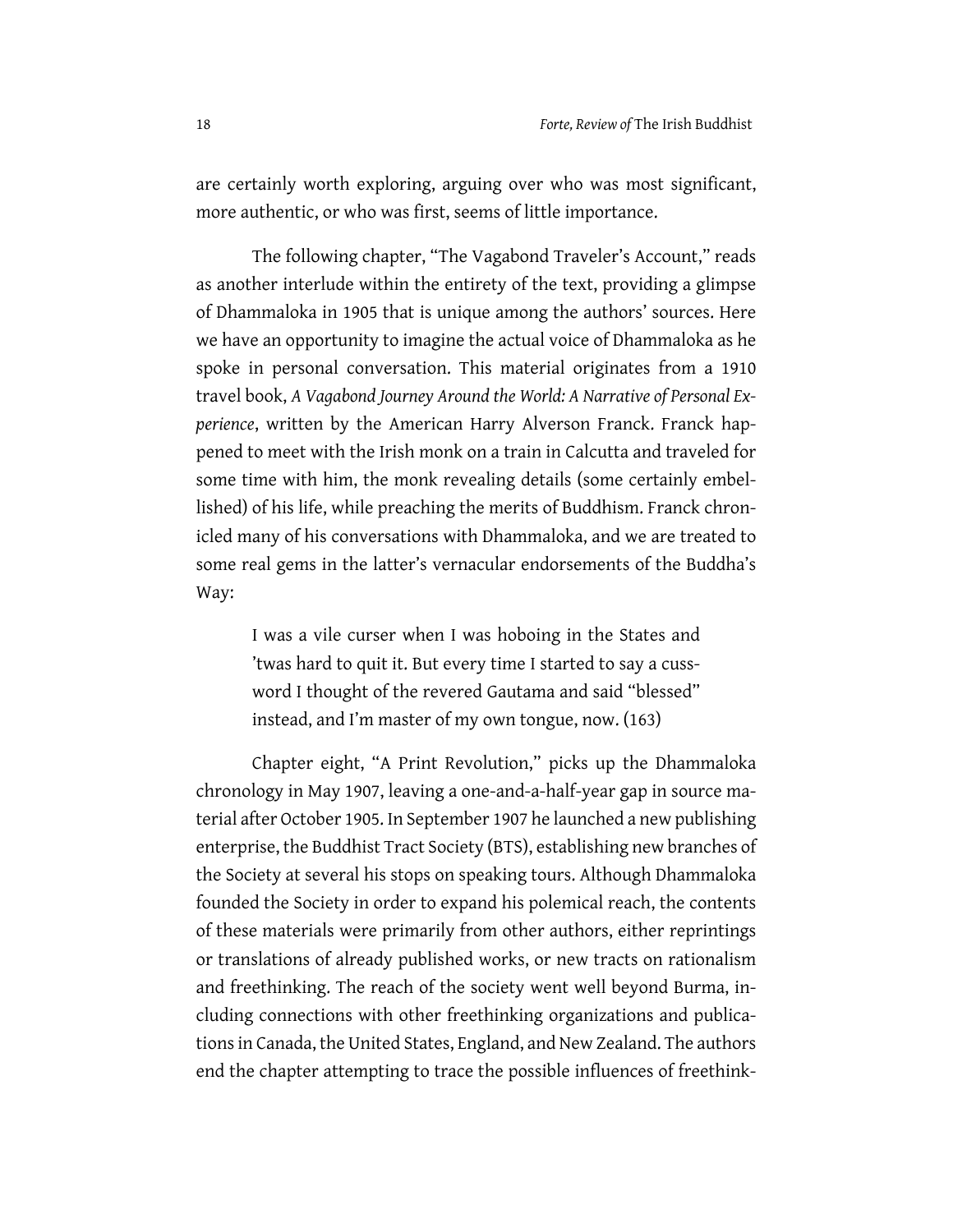ing movements in Ireland, Britain, America, and Asia, on Dhammaloka's own intellectual and polemical formation.

In chapter nine, "A Controversial Tour of Ceylon," the authors gather available records from Dhammaloka's 1909 speaking circuit in Sri Lanka, personally sponsored by the Sinhalese revivalist Anagarika Dhammapala, founder of the Maha Bodhi Society. To receive an invitation from such a preeminent figure of the period certainly indicates that Dhammaloka had accrued an impressive reputation as an effective speaker. Over a two-month period, Dhammaloka embarked on a rigorous touring schedule in both urban and rural locales, while dealing with health problems along the way. According to the authors, these talks were "wildly popular," attracting thousands of attendees from a range of ethnic and religious identities (200).

In this chapter the authors provide a number of sample transcripts from Dhammaloka's speeches, providing the most extensive record of his rhetorical style. The authors also had access to Dhammapala's diaries, revealing his own personal experiences of the tour. The primary message of the speeches was similar to the content of Dhammaloka's work in Burma, providing harsh critiques of Christian missionaries who, he argued, buttressed colonialist violence with the Bible's promotion of war and murder. He continued the agenda of the Buddhist Tract Society, encouraging his audiences to join the freethinking Europeans who were starting to turn away from the irrational and infantile message of Christianity. Both Dhammaloka and Dhammapala urged local monks to respond more quickly and directly to the missionary threat by providing public education in order to preserve Ceylon's Buddhist heritage.

Through Dhammapala's diary we also get a more personal glimpse of the tour, due to his working so closely with his counterpart from Burma over an extended period. Unlike Franck's endearing account of time spent in Dhammaloka's company, we find Dhammapala repeatedly frustrated and exhausted, having to confront his guest's often difficult temper.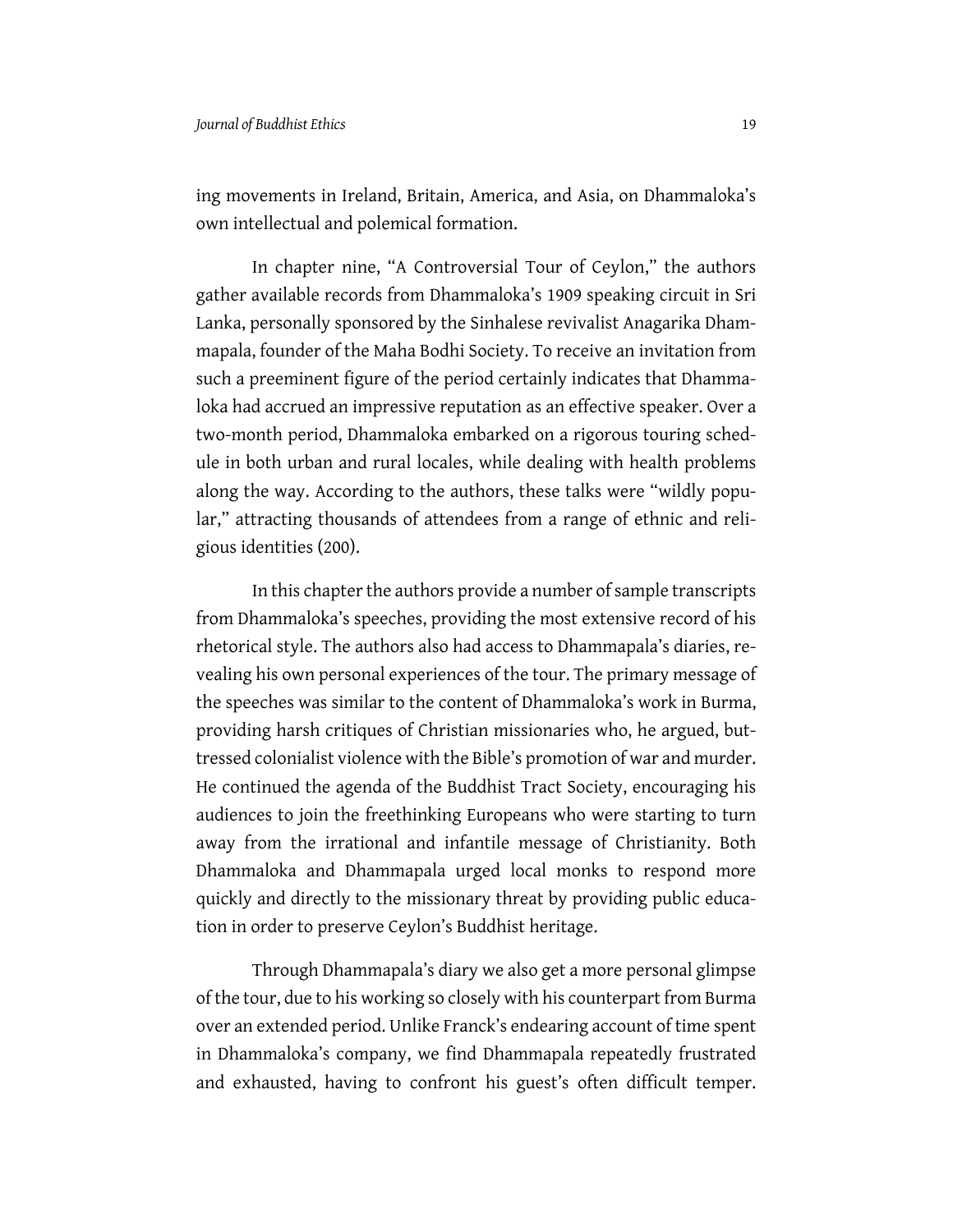Dhammaloka was, however, contending with a grueling schedule while also experiencing a decline in his health, and eventually, given the antagonistic content of his speeches, becoming a person of interest for the police. The tour ended abruptly without a clear indication of why this was the case. It may have been because of Dhammaloka's worsening health or, as the authors speculate, he may have secretly stolen out of Ceylon in order to avoid being arrested by the authorities.

The final chapter, "Dhammaloka's Last Years and a Mysterious Death," focuses primarily on sedition charges filed against Dhammaloka in 1910 after his return to Burma. The authors provide evidence that he received a great deal of support among the Burmese populace, not only for his promotion of Buddhism, but also because of his reputation as an outspoken critic of human rights abuses—such as colonial officials living with Burmese women without requiring marriage, and the nonpayment for food or other materials taken from village households. In addition, Chit Hlaing, a prominent founder of the Young Men's Buddhist Association in Moulmein and a future nationalist hero, provided legal representation for Dhammaloka (227).

The court case did seem to limit Dhammaloka's public activities. The authors were unable to uncover any records of the monk over the following year until he finally showed up again in Singapore, still wearing his robes. In March of 1912 he traveled to Melbourne, where he apparently staged his own death, releasing an account of his demise from Beriberi to a newspaper in Calcutta, a piece the authors easily identified as a hoax and penned by Dhammaloka himself.

The remainder of Dhammaloka's biographical trail is rather sparse. In the "Epitaph" of *The Irish Buddhist*, the authors attempt to piece together scant reports gathered between 1912 and 1913. However, the authors could find no further documents regarding their subject's life or his death. They have been left without a clear idea of the time and place of his passing and can only guess at the possible tracks his life took after October of 1913.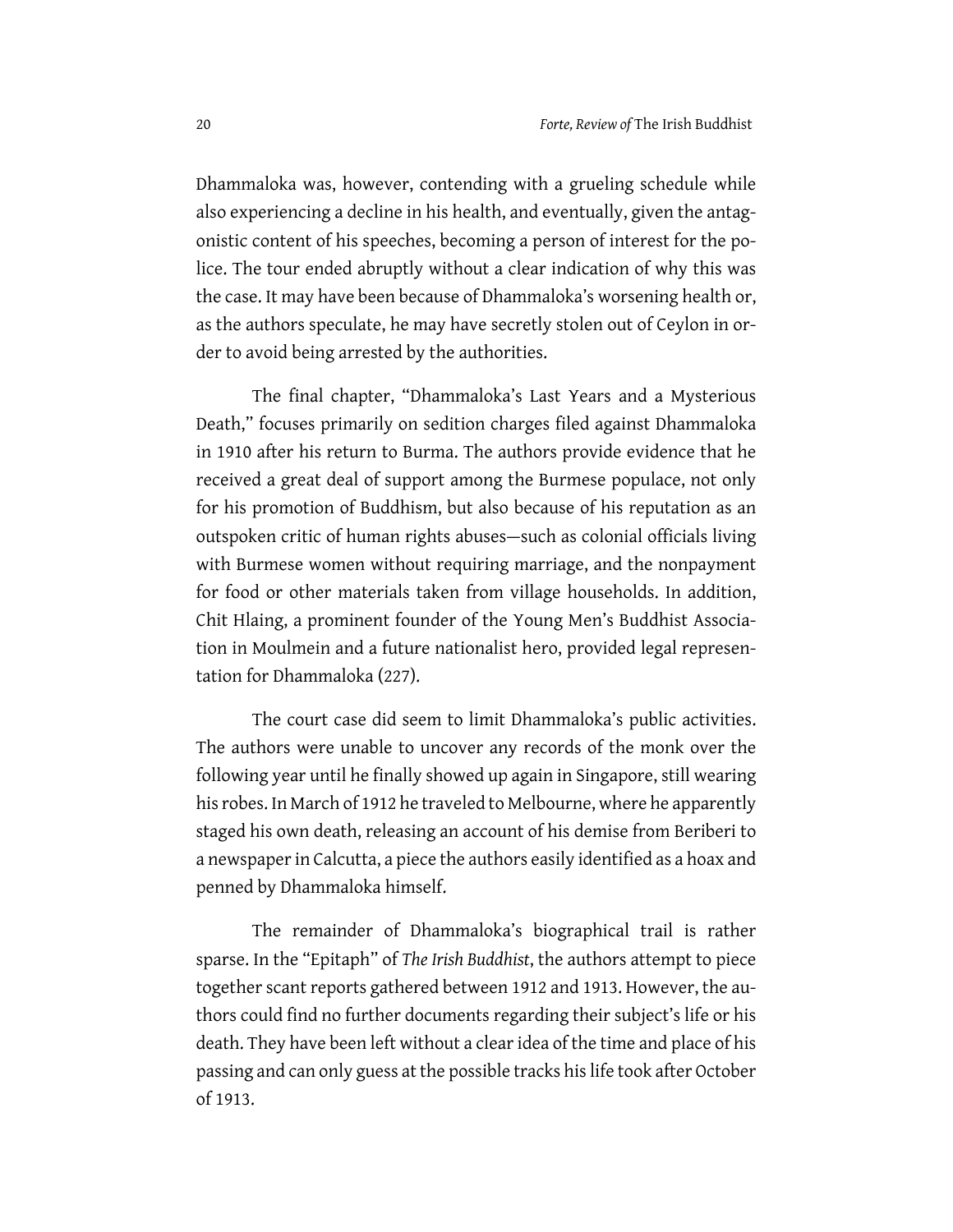The authors end their chapter on "Dhammaloka's Last Years and Mysterious Death" reflecting on "Why Dhammaloka Matters" (240–249). While recognizing that he at times "played fast and loose with Buddhist tradition" (241), they also found that his activities were governed by identifiable values and principles like temperance, monastic discipline, social justice, and education. Although he was unable to establish a lineage, and his own personal legacy had long been forgotten, the authors contend that this was primarily due to the uncertainties of the early twentieth century, when the future of colonized Asia could not be anticipated, arguing that the experiments and failures of early pioneers of modern Buddhism like Dhammaloka made possible the global reach of the tradition today. Ultimately, the authors conclude that Dhammaloka's career can be best understood and appreciated in his efforts to forge relationships with a widely diverse pan-Asian Buddhist community, while actively shunning the ethnopolitical divisions endemic to both European imperialism and postcolonial nationalism.

Given the deep and extensive investigation of the elusive subject presented in *The Irish Buddhist*, the readers may in the end still find themselves looking for the Buddhism. There seems to be no record, either verbal or written, of Dhammaloka publicly presenting Dharmic doctrine to his often-large audiences. Leaving the exposition of Dhamma to his fellow monks, he preferred to speak about the decadence of Christian Europe. Yet, as the authors recognize, there is no indication that he took his monastic vows lightly, receiving full ordination and remaining in the *saṅgha* more than likely for the remainder of his life. He may have sincerely found the discipline efficacious, as suggested in his informal conversations with Franck. Indeed, the authors claim, "[t]raining as a monk had been for Dhammaloka a transformative and liberating experience, after a life which he now saw as chaotic and aimless" (241). However, evidenced from his speeches, writings, and the founding of the Buddhist Tract Society, it seems he may have been more freethinker than Buddhist in his personal philosophy. One other result of his ordination that is difficult not to consider is that this transition made possible a hitherto implausible status of